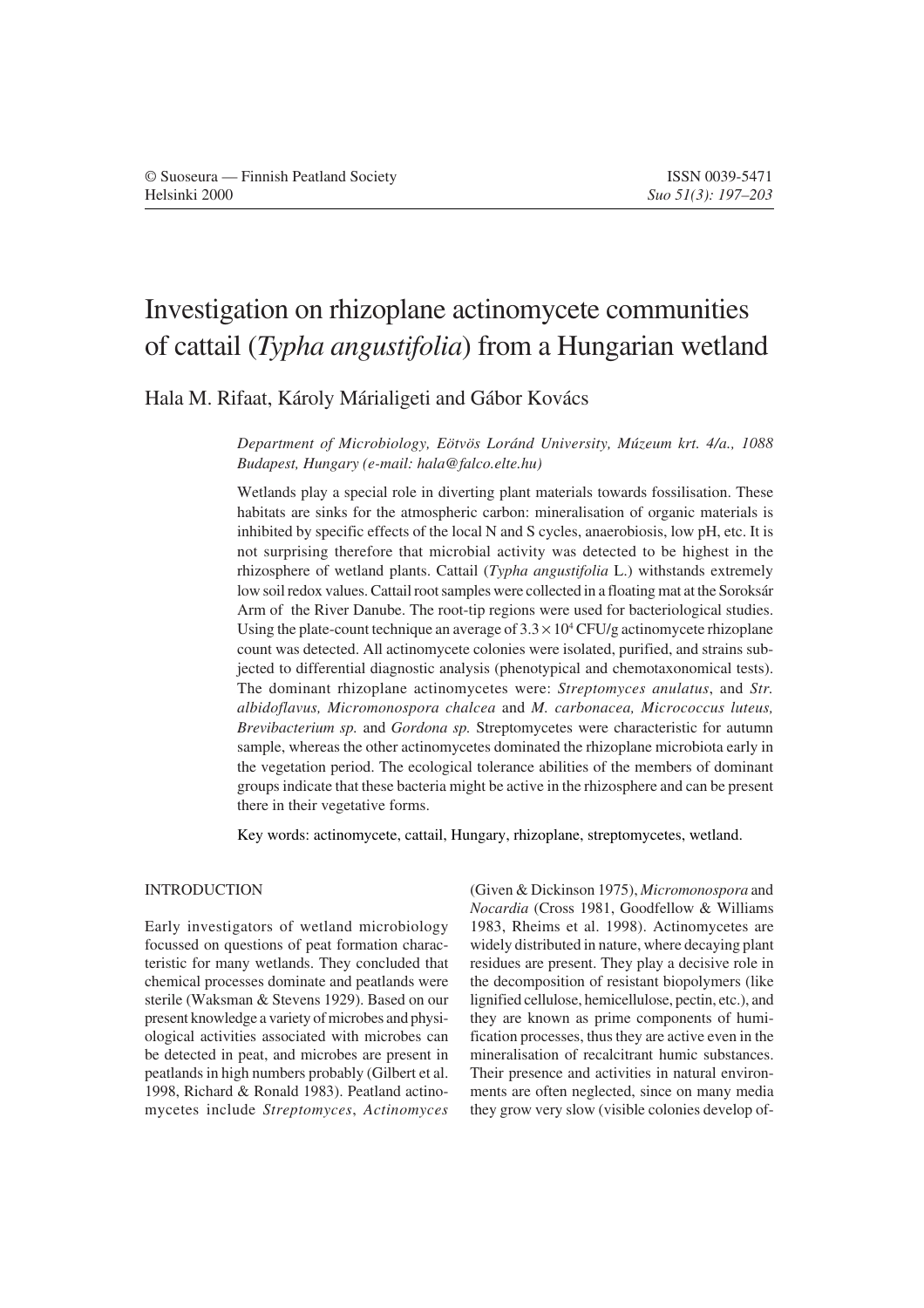### 198 *Hala M. Rifaat*

## ten after 2 weeks of incubation).

Peaty environments therefore seem to favour actinomycetes, though environmental extremities, like acidic pH, anaerobiosis will focus their presence to root environments e. g. Unfortunately, there is scanty information on microbiology of rhizoplane of helophytes, and especially on actinomycetes there, though the biogeochemical processes in peat are based on microbial metabolism of the root environment mainly. This work focussed on the characterisation of the quantitative and qualitative aspects of the *Typha* rhizoplane actinomycete communities, as possible close microbial partners of one of the dominant wetland plant species.

#### MATERIALS AND METHODS

*Typha angustifolia* root samples were taken in October 1995 and May 1997 in a floating mat (25 × 100 m) at the Csupics Island in Soroksár Danube Arm, 30 km South of Budapest (Fig. 1). In the middle of the mat a plant root and peaty pseudosoil block of  $20 \times 20 \times 30$  cm was cut and transferred to the laboratory. Basic pseudosoil pore-water physico-chemical properties were determined on spot (Table 1) by using a Hach DR 2000 portable water laboratory and adequate EPA approved methods. The rooting rhizomes of *Typha* were freed mechanically in original wetland water and then root tips with a diameter of 1–3 mm were cut off in a maximum of 5 cm length. The roots were vigorously washed in sterilised distilled water for six times. Washed roots were aseptically homogenised in a mortar and the macerate was serially diluted  $(10^0 - 10^{-6})$  and plated  $(20)$ plates/dilution/medium). Three "selective" media were used: Starch-casein agar with cycloheximide (SC; Küster & Williams 1964), Malt-yeast extract agar with cycloheximide (MY; Pridham et al. 1956–57), and Difco-Actinomycete isolation agar (DA). Following incubation at 28°C for 2–3 weeks total and actinomycete counts were recorded, supposed actinomycetes were isolated (see e.g. Küster & Williams 1964) and subjected to purification. According to their macro- and micromorphological characteristics the strains were divided into three morphotype groups: "streptomycetes" (polysporic actinomycetes, forming characteristic aerial

and substrate hyphae), "micromonosporae" (mostly monosporic actinomycetes, forming coloured spore mass over round "deep sitting" colonies), and "other actinobacteria" (nocardioform actinomycetes and strains with elementary branching or coryneform micromorphology). Adequate phenotypical test set and chemotaxonomical investigations were used for the identification of strains (colony- and micromorphological characteristics, pigment production tests, whole-cell sugar pattern, cell-wall chemotype, oxidase, catalase, aminopeptidase, benzidine test, OF glucose, lecithinase, lipolysis, hydrolysis of pectin, chitin, hippurate, casein, esculin, gelatine, soluble starch, degradation of xanthine, elastin, arbutin, growth with 2, 3, 4, 5, 6, 7 and 7.5% NaCl, utilisation of sucrose, m-inositol, mannitol, L-rhamnose, raffinose, D-melezitose, adonitol, D-melibiose, glycerol, D-ribose, salicin, glucose, arabinose, fructose, xylose, galactose,  $NO_3^-$  reduction,  $H_2S$  production; Williams et al. 1983, Holt et al. 1994). In case of other actinobacteria the BIOLOG metabolic fingerprint was similarly performed.

The SPSS for Windows release 6.0 statistical software has been used for generation of dendrograms, similarity calculations were based on simple matching coefficient  $(S_{SM}; Sokal$  and Michener 1958). At tree generation the UPGMA algorithm was used.

#### RESULTS

The results of germ counting are summarised in Fig. 2. Total germ counts ranged from a maximum of  $5.1 \times 10^5$  to a minimum of  $3.1 \times 10^4$  CFU/ g. The range of actinomycete count was between  $1 \times 10^3$  CFU/g and  $1.8 \times 10^5$  CFU/g. 47 "autumn" and 21 "spring" isolates were obtained and characterised. The distribution of strains into different actinomycete morphotypes is shown in Fig. 3. Surprisingly only one streptomycete could be isolated from the spring sample, while in autumn they dominate. The ratio of *Micromonospora* species to other actinobacteria is in both samples practically equal.

The frequency of different *Streptomyces* species among the autumn and spring cattail rhizoplane strains is depicted in Fig. 4. The 32 strains fell into 7 species, six of them originating from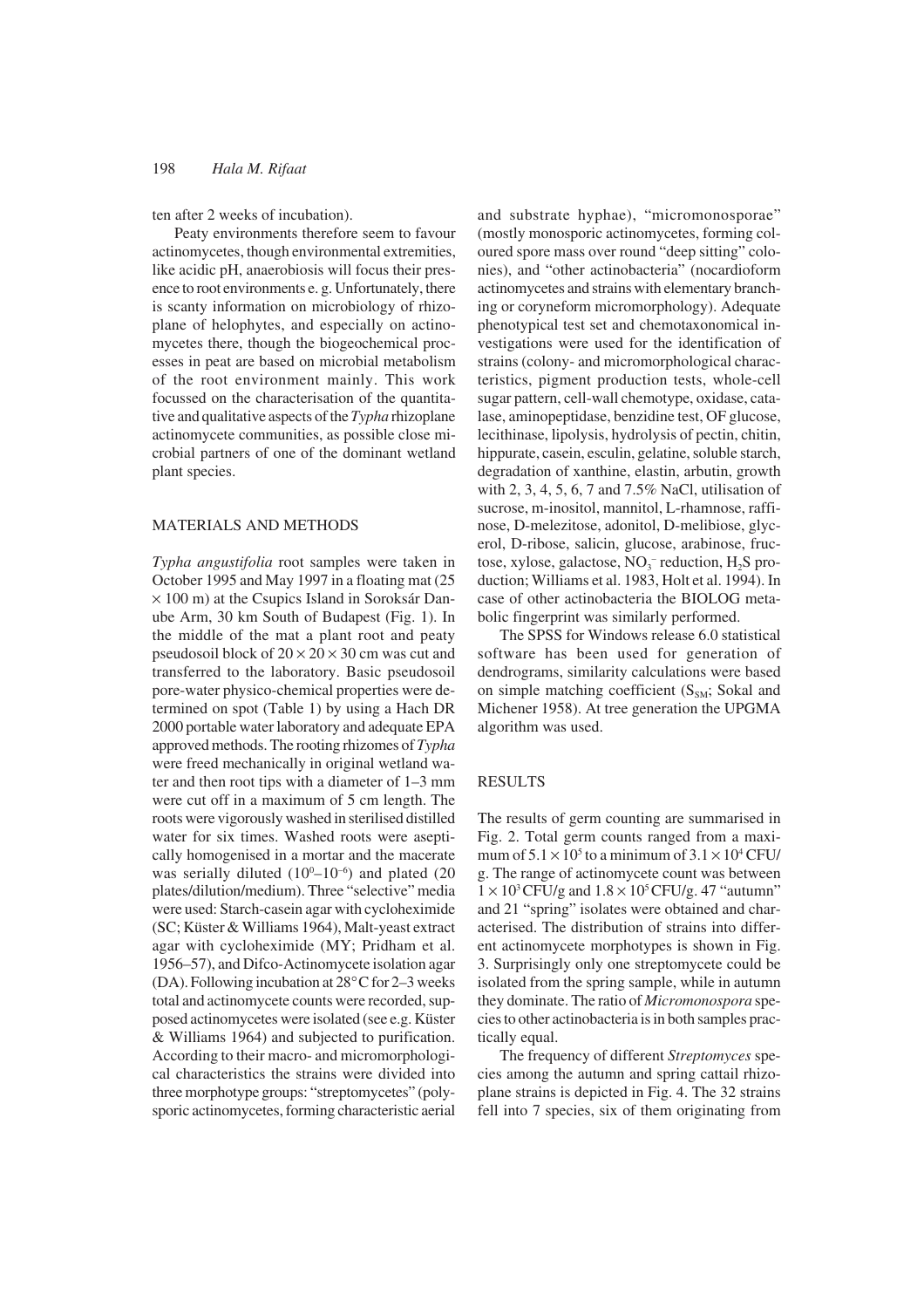

Fig. 1. The cattail (*Typha angustifolia*) mat sampling place at Soroksár Danube Arm, 30 km south of Budapest, the capital of Hungary.

the autumn sample. The dominant group with 24 strains could be identified as *Streptomyces anulatus*. Three strains are members of *Str. albidoflavus,* and 4 strains were identified only at genus level. The only spring streptomycete strain was delineated as *Str. rochei*.

The dendrogram of non-streptomycete actinomycetes isolated from autumn sample is shown in Fig. 5. Approximately half of the strains belong to the genus *Micromonospora.* They clustered into 3 phena: four strains form a relatively tight cluster of *M*. *chalcea;* a single member phenon represents *M*. *coerulea*; and three strains are close relatives of *M*. *carbonacea*. Other phena comprise members of the genus *Brevibacterium* and *Promicromonospora*. Three single member phena were not determined.

The dendrogram of spring season non-streptomycete actinomycetes is shown in Fig. 6. As in case of autumn strains here again half of the strains formed 5 clusters belonging to the genus *Micromonospora*. The first cluster could not be identified, at species level. Two tight clusters, both containing two strains were identified as *M*. *chalcea*, and *M*. *carbonacea*. Moreover members of genus *Micrococcus* (*Micrococcus luteus* and *Micrococcus diversus*), *Rhodococcus* sp. (*R. maris*), and *Gordona* sp. could be determined.

## **DISCUSSION**

In the spring sample, excepting on SC agar, the total count values decreased in comparison to the figures obtained from the autumn sample, however the differences are not significant. The actinomycete counts with all the three media used, increased in spring sample compared with the autumn sample. The most important change in actinomycete count was observed on SC medium.

Analysing the possible causes behind, one has to be very careful (due to lack of repeated investigations), but there can be a link to the period of vegetation. The autumn sample was taken from a yellow, frostbite leafed stand, where the root metabolism was possibly retarded, and even decaying root parts could be numerous. On contrary to this, in spring freshly grown young roots were sampled. It is supposed that at autumn bacteria invade inter- and intracellular root spaces as a result of ageing. This is reflected by our opinion in the higher total CFU values on monomer containing media (MY, and DA agars). Similar differences in total counts were observed in other years using other media (Halbritter 1996, Kovács et al. 1997).

Table 1. Basic physicochemical parameters of the pseudosoil pore-water in the floating cattail (*Typha angustifolia*) mat at Csupi Island, Soroksár Danube Arm, south of Budapest, Hungary.

| Parameter                                 | Spring  | Autumn |
|-------------------------------------------|---------|--------|
| Temperature $(^{\circ}C)$                 | 12.7    | 8.8    |
| Redox potential (mV)                      | $+13.0$ | $+2.0$ |
| pH                                        | 7.28    | 6.99   |
| Conductivity ( $\mu$ S cm <sup>-1</sup> ) | 656     | 528    |
| Total dissolved solids $(g l^{-1})$       | 0.329   | 0.267  |
| $NH3-N$ (mg $l-1$ )                       | 0.69    | 0.95   |
| $NO_2$ <sup>-</sup> -N (mg $l^{-1}$ )     | 0.004   | 0.008  |
| $NO_3$ <sup>-</sup> -N (mg $l^{-1}$ )     | 0.3     | 0.0    |
| $S^{2-}$ (mg $l^{-1}$ )                   | 0.016   | 0.023  |
| $SO_4^{2-}$ (mg l <sup>-1</sup> )         | 18      | 12     |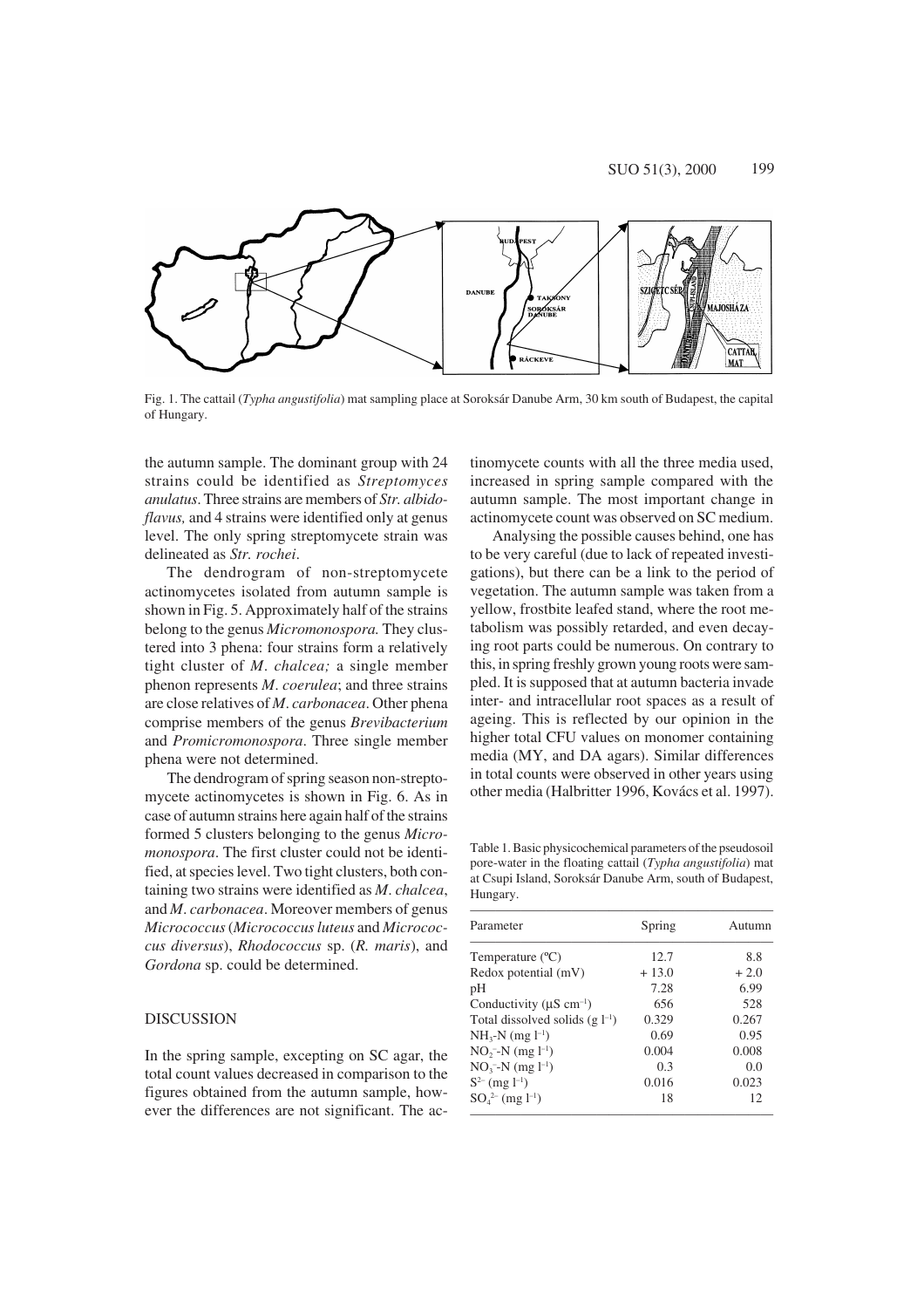

Fig. 2. The results of total and actinomycete counts in cattail rhizoplane of autumn and spring samples collected in a cattail floating mat at Soroksár Danube arm near Budapest, Hungary.

\*Abbreviations: SC, Starch-casein agar with cycloheximide; MY, Malt-yeast extract agar with cycloheximide, and DA, Difco-Actinomycete Isolation agar.

Concerning the actinomycete counts we suppose that  $NO_3^-$  as N source in the medium could favour actinomycetes. It is well known, that Danube water has a typical yearly cycle in  $NO<sub>3</sub><sup>-</sup>$  levels due to changes in nitrification activity: spring NO3 – peaks are characteristic (Zalmum 1997). A relative spring  $NO_3^-$  abundance is highly probable in the wetland too, since aerobic conditions, a prerequisite of effective nitrification are favoured by the active spring root respiration processes. The pore-water chemical parameters (Table 1.) support our opinion.

It is interesting to compare the ratios of different actinomycete isolates (Fig. 3). Most of the elements in the low autumn actinomycete counts were streptomycetes whereas the high spring actinomycete counts are represented mostly by other actinobacteria. On contrary the relatively bed  $O<sub>2</sub>$ supply in the autumn roots there are high streptomycete numbers. The effects of rapid decomposition activities at the autumn sampling time can be traced among the pore-water chemical data too (lower pH, higher  $NH_3$ ,  $NO_2^-$  and  $S^2$ - levels and lower  $NO_3^-$  and  $SO_4^{2-}$  levels). The streptomycetes probably prefer the easily decomposable

polysaccharide (hemicellulose, starch, etc.) rich environment and most of our strains are capable of  $NO<sub>3</sub>$ <sup>-</sup> respiration too. The result stress the importance of the  $O<sub>2</sub>$  transfer through the root aerenchyma, which is most possibly far better at spring, than at the end of the vegetation period.

The dominant streptomycete (Fig. 4) could be identified as *Str. anulatus.* This variable species is widespread in nature where decaying organic matter is present. Interestingly the closest phenotypic relative of *Str. anulatus, Str. albidoflavus* could also be detected. The two clusters are connected at 79.2%  $S<sub>SM</sub>$ . According to the investigations of Williams and co-workers (1983) this level was  $77.5\%$  S<sub>SM</sub>. Our result is in very good accordance with this value.

The only spring isolate is identified as *Str. rochei*. Members of the species have a wide activity in degradation of polychlorinated phenols (Golovleva et al. 1992). The capability of an organism to degrade phenolic compounds is a selective advantage rather in a peaty environment.

Half of the strains of non-streptomycete actinomycetes (Fig. 5) belong to the genus *Micromonospora*. The first cluster comprises *M. chalcea* strains showing strong cellulose, starch, gelatine decomposition activities. The violet-blue soluble pigment formation helped the delineation of *M. coerulea. M. carbonacea* strains have orange yellow colonies, which rapidly turn into a black spore mass. *Micromonospora* and especially *M. chalcea* and *M. carbonacea* species are normal inhabitants of soil and sediments of aquatic environments. Members of this cluster utilise a wide variety of biopolymers, sugars and other carbon sources. Both *M. chalcea* and *M. carbonacea* accept  $NO_3^$ as terminal electron acceptor while reducing it to  $NO<sub>2</sub><sup>-</sup>$ .

Three strains are members of genus *Brevibacterium*. They were collected in the dendrogram at 84% average similarity. Two other strains – however they are treated as separate clusters – resemble this coryneform group too. Brevibacteria are found in soil or water/sediment and were isolated from epiphytic communities too. The next two strains have a morphology close to *Promicromonospora* sp. Actinomycetes belonging to the genus *Promicromonospora* are characterised by the formation of branched substrate hyphae which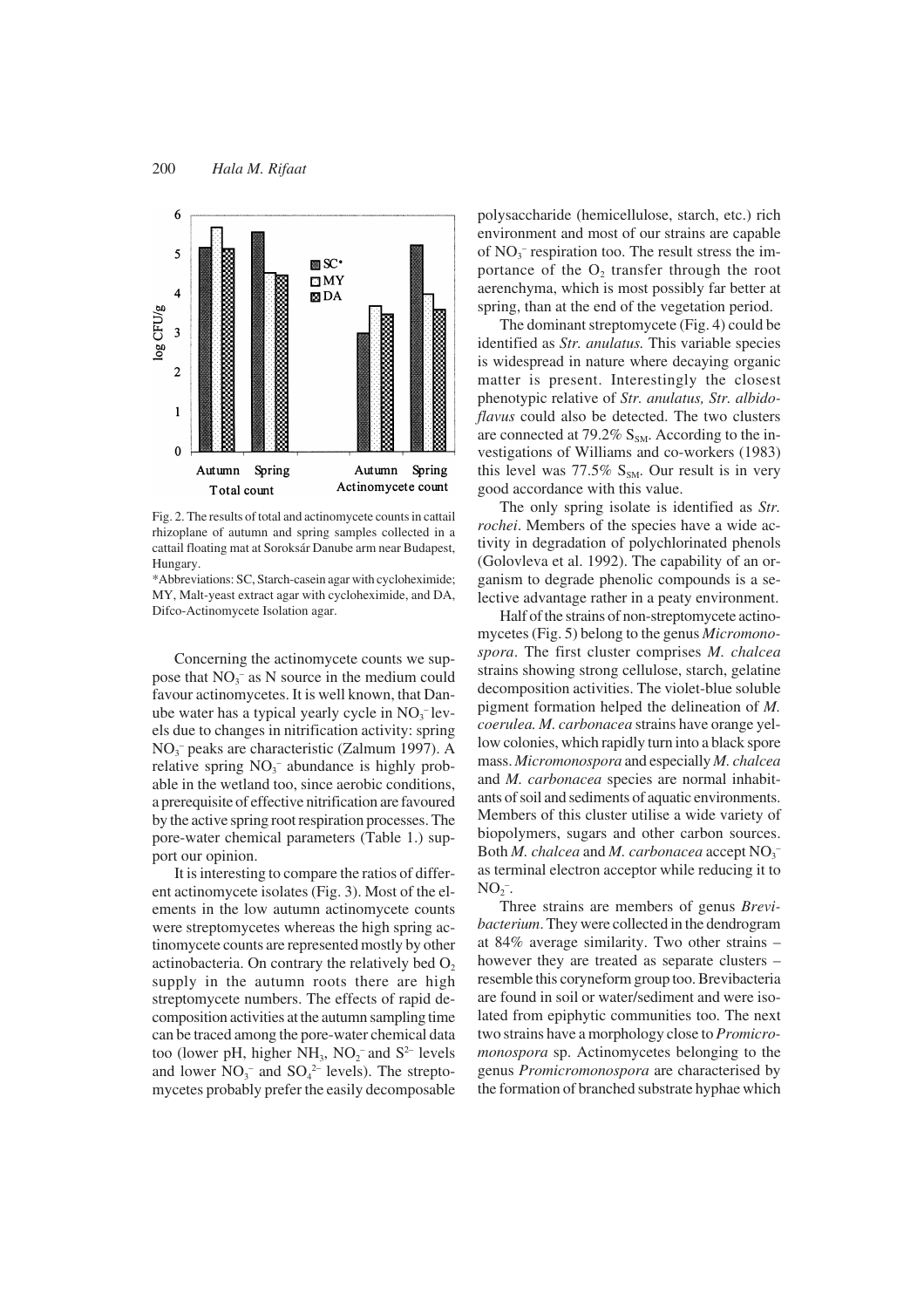

Fig. 5. Dendrogram of cattail (*Typha angustifolia*) rhizoplane non-streptomycete actinomycetes isolated from autumn sample taken from a floating mat at Csupi Island, Soroksár Danube arm, near Budapest, Hungary. The dendrogram was generated using simple matching similarity calculation and UPGMA treeing algorithm.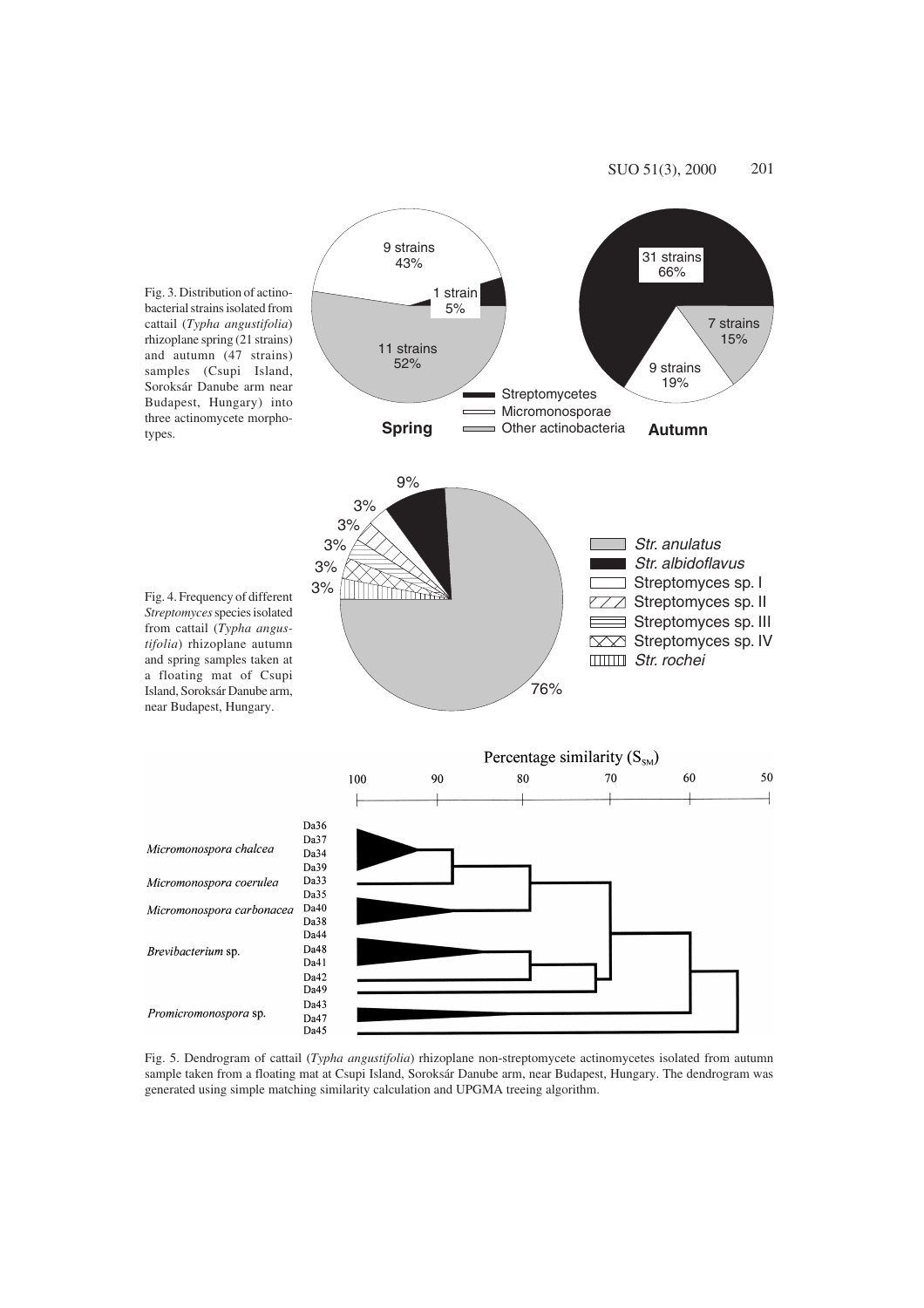#### 202 *Hala M. Rifaat*



Fig. 6. Dendrogram of cattail rhizoplane non-streptomycete actinomycetes of spring sample taken at a floating mat of Csupi Island, Soroksár Danube arm, near Budapest, Hungary. The dendrogram was generated using simple matching similarity calculation and UPGMA treeing algorithm.

break up into non motile bacillary elements, and usually lack aerial mycelium. The taxa being phylogenetically close to *Promicromonospora* are *Oerskovia* and *Cellulomonas.* The members of this complex seem to be common in polysaccharide rich habitats, whether on surface of senescing leaves, or in habitats like soil fermentation horizons. We have to mention that in Danube bottom sediment biofilms, bacteria of this group are common (Zalmum 1997). The presence of these organisms in root environment is highly probable.

In the dendrogram of spring season sample of non-streptomycete actinomycetes (Fig. 6.) the first cluster was identified at genus level only (*Micromonospora* sp.). The strains show the typical morphological traits characteristic for the genus but do not resemble any species described yet. The second cluster was identified as *M. chalcea*, and the third one as *M. carbonacea.* The dominant presence of micromonosporae in cattail rhizoplane seems to be corroborated. Our results confirm the previous results of Kovács and co-workers (1997) who recorded the presence of *Micromonospora* sp. in cattail rhizoplane based on a total DNA isolation/r DNA cloning study. The next cluster comprises *Micrococcus* strains. The earlier results of Kovács and co-workers (1997) and Halbritter (1996) on cattail rhizoplane proved the constant, however not numerous presence of these organisms in this special environment. With help of the BIOLOG system members of the next phenon were identified as *Rhodococcus maris*. *Rhodococci* may take part in decomposition of compounds resisting biodegradation, may even utilise xenobiotics. Recent studies on the bacterial communities of several aquatic and terrestrial habitats recorded that *Gordona* spp. are widely distributed in the environment (Goodfellow 1992 and Zalmum 1997). Thus their presence in the cattail rhizoplane is not surprising.

#### CONCLUSIONS

It can be concluded that *Streptomyces* species seem to be active members of the microbial community in the cattail rhizoplane environment, being characteristic at autumn. They can find particular microhabitats satisfying their ecological requirement. It is suggested that *Micromonospora*